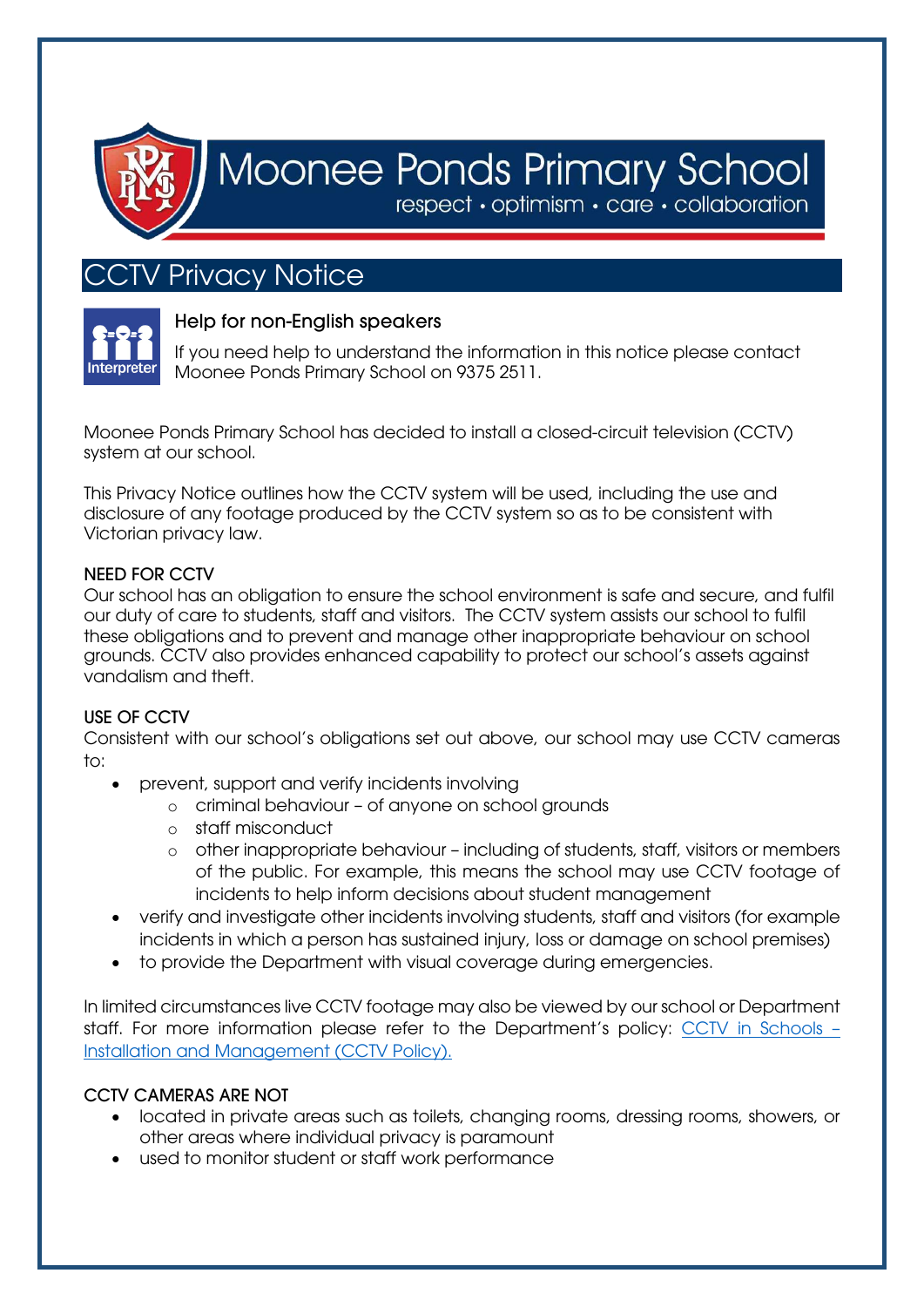• hidden or covert, except in limited circumstances and in accordance with the Department's [CCTV policy.](https://www2.education.vic.gov.au/pal/cctv-in-schools/policy)

## LOCATION OF CCTV CAMERAS IN OUR SCHOOL

In our school, CCTV cameras are located in:

- school entrances
- playgrounds and open areas

A notice is located at the school's entrances and around the grounds which alerts people to the presence of cameras and this CCTV Privacy Notice.



### ACCESS TO CCTV FOOTAGE

CCTV footage is only accessed for the purposes set out in this Privacy Notice and the Department's [CCTV Policy](https://www2.education.vic.gov.au/pal/cctv-in-schools/policy) and only by the following people:

- 1. the Principal or nominee, including people explicitly authorised by the Principal
- 2. central and regional Department staff, when required to assist the school for an above purpose
- 3. any other people permitted by law.

#### REQUEST TO VIEW FOOTAGE

When using CCTV for the purposes listed under the heading 'Use of CCTV' the principal may show specific footage of an incident to those directly involved, including relevant staff, students and/or their parents, provided:

• the principal considers it appropriate and necessary in order to support parents to understand the specifics of an incident that has taken place so they can provide